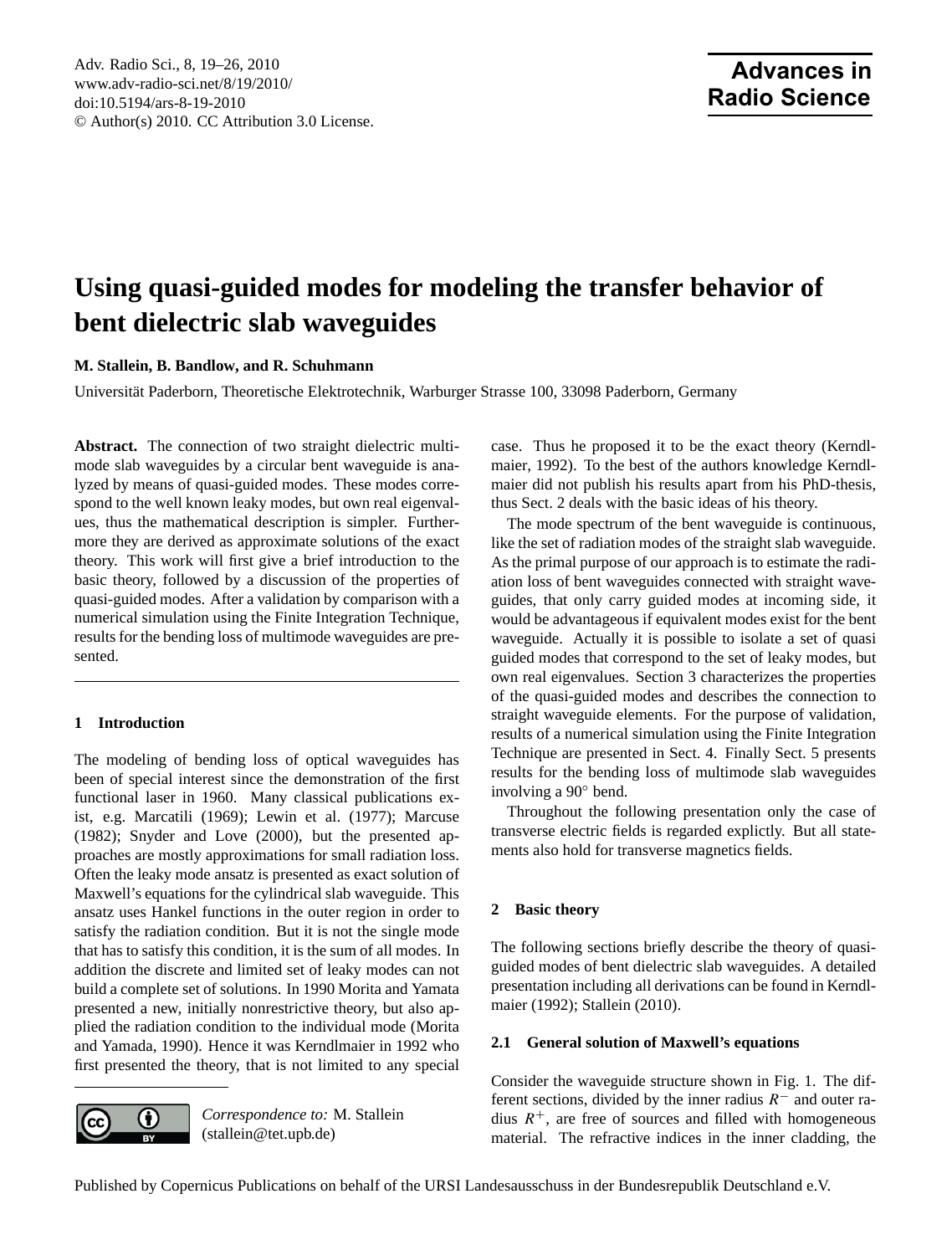

<span id="page-1-0"></span>**Fig. 1.** Connection of two straight waveguides by a bent element.

outer cladding and the core region are  $n_2$ ,  $n_3$ , and  $n_1$ , respectively, while the permeability remains constant  $\mu = \mu_0$ . Using cylindrical coordinates  $(\varrho, \varphi, z)$  the straightforward solution of Maxwell's equations for the bent section in the frequency domain is

$$
\underline{\boldsymbol{E}}_{\nu}(\boldsymbol{r}) = a_{\nu} \boldsymbol{e}_{z} \underline{\mathcal{E}}_{\nu}(\varrho) \exp(-j \nu \varphi)
$$
 (1)

with

$$
\underline{\mathcal{E}}_{\nu}(\varrho) = \begin{cases}\nJ_{\nu}(k_2 \varrho) & , 0 \le \varrho \le R^{-} \\
A_{1\nu} J_{\nu}(k_1 \varrho) + A_{2\nu} N_{\nu}(k_1 \varrho) & , R^{-} \le \varrho \le R^{+} \\
A_{3\nu} J_{\nu}(k_3 \varrho) + A_{4\nu} N_{\nu}(k_3 \varrho) & , R^{+} \le \varrho\n\end{cases}
$$
\n(2)

and  $k_i = n_i \frac{2\pi}{\lambda}$ ,  $i = 1, 2, 3$ . Here a wave propagation in positive  $\varphi$ -direction has been assumed and v is called "angular wavenumber" or simply eigenvalue of the mode.  $J_{\nu}$  and  $N_{\nu}$ are the Bessel and Neumann functions, and  $\lambda$  is the free space wavelength. The magnetic field is given by Faraday's law  $\underline{\boldsymbol{H}}_{\nu} = -1/(j\omega\mu)\nabla \times \underline{\boldsymbol{E}}_{\nu}.$ 

Enforcing the boundary conditions in  $\rho = R^-$  and  $\rho = R^+$ results in the following expressions for  $A_{1\nu}-A_{4\nu}$ .

$$
A_{1\nu} = \frac{\pi R^{-}}{2} \Big( k_1 J_{\nu} (k_2 R^{-}) N_{\nu}^{\prime} (k_1 R^{-}) - k_2 J_{\nu}^{\prime} (k_2 R^{-}) N_{\nu} (k_1 R^{-}) \Big) \tag{3}
$$

$$
A_{2\nu} = \frac{\pi R^{-}}{2} \left( k_2 J_{\nu}'(k_2 R^{-}) J_{\nu}(k_1 R^{-}) - k_1 J_{\nu}(k_2 R^{-}) J_{\nu}'(k_1 R^{-}) \right)
$$
\n
$$
(4)
$$

$$
A_{3\nu} = \frac{\pi R^+}{2} \left( -k_1 N_\nu (k_3 R^+) \right)
$$
  
\n
$$
\left( A_{1\nu} J'_\nu (k_1 R^+) + A_{2\nu} N'_\nu (k_1 R^+) \right) + k_3 N'_\nu (k_3 R^+) \left( A_{1\nu} J_\nu (k_1 R^+) + A_{2\nu} N_\nu (k_1 R^+) \right) \tag{5}
$$

$$
A_{4\nu} = \frac{\pi R^+}{2} \Big( k_1 J_\nu (k_3 R^+) \n\Big( A_{1\nu} J'_\nu (k_1 R^+) + A_{2\nu} N'_\nu (k_1 R^+) \Big) - k_3 J'_\nu (k_3 R^+) \n\Big( A_{1\nu} J_\nu (k_1 R^+) + A_{2\nu} N_\nu (k_1 R^+) \Big) \Big) \tag{6}
$$

The property  $a<sub>v</sub>$  remains as initially undetermined weight function of the continuous mode spectrum of the bent waveguide.

Because of the analogy to the spectrum of radiation modes of the straight waveguide one can assume that purely real eigenvalues ν are adequate to describe any essential physical field problem [\(Kerndlmaier,](#page-7-5) [1992\)](#page-7-5), although in general any complex eigenvalue  $\nu$  is permitted. Therefore in the following only purely real eigenvalues ν are considered and for further characterization of the mode spectrum a scaling of the weight function

$$
a_{\nu} = \sqrt{\frac{2\omega\mu}{A_{3\nu}^2 + A_{4\nu}^2}}\tag{7}
$$

is useful.

#### **2.2 Non-orthogonality of the mode spectrum**

<span id="page-1-1"></span>Testing the orthogonality requires the solution of an integral like

$$
\overline{P}_{\nu\xi}' = \frac{\overline{P}_{\nu\xi}}{\Delta z} = \frac{1}{4} \int_0^\infty \left( \underline{E}_{\nu} \times \underline{H}_{\xi}^* + \underline{E}_{\xi}^* \times \underline{H}_{\nu} \right)_{\varphi} d\rho \tag{8}
$$

<span id="page-1-2"></span>where  $\Delta z$  is a distance in z-direction. According to [Morita](#page-7-4) [and Yamada](#page-7-4) [\(1990\)](#page-7-4) the solution of Eq. [\(8\)](#page-1-1) is

$$
\overline{P}'_{\nu\xi} = \Im \left\{ \frac{(A_{3\nu} + jA_{4\nu})}{\sqrt{A_{3\nu}^2 + A_{4\nu}^2}} \frac{(A_{3\xi} - jA_{4\xi})}{\sqrt{A_{3\xi}^2 + A_{4\xi}^2}} \frac{e^{j\frac{\pi}{2}(\nu - \xi)}}{\pi(\nu - \xi)} \right\}.
$$
(9)

Using the shortcut  $\beta_v = \frac{A_{3v}}{A_{4v}}$  $\frac{A_{3\nu}}{A_{4\nu}}$  it is straightforward to show that no singularity exists for  $v = \xi$ :

$$
\overline{P}_{\nu\nu}^{\prime} = \frac{1}{2} - \frac{1}{\pi} \frac{d\beta_{\nu}}{d\nu}.
$$
\n(10)

The expression [\(9\)](#page-1-2) does not vanish for any  $v \neq \xi$ ,

$$
\overline{P}'_{\nu\xi} \neq 0,\tag{11}
$$

thus the modes of the bent waveguide are nonorthogonal.

#### **2.3 Quasi-guided modes (QGM)**

In the continuous mode spectrum of the bent waveguide solutions exist, whose field profiles are focused on the core region. Due to the singularity of the Neumann function  $N_{\nu}$  this is the case if

<span id="page-1-3"></span>
$$
A_{3\nu} = 0.\t(12)
$$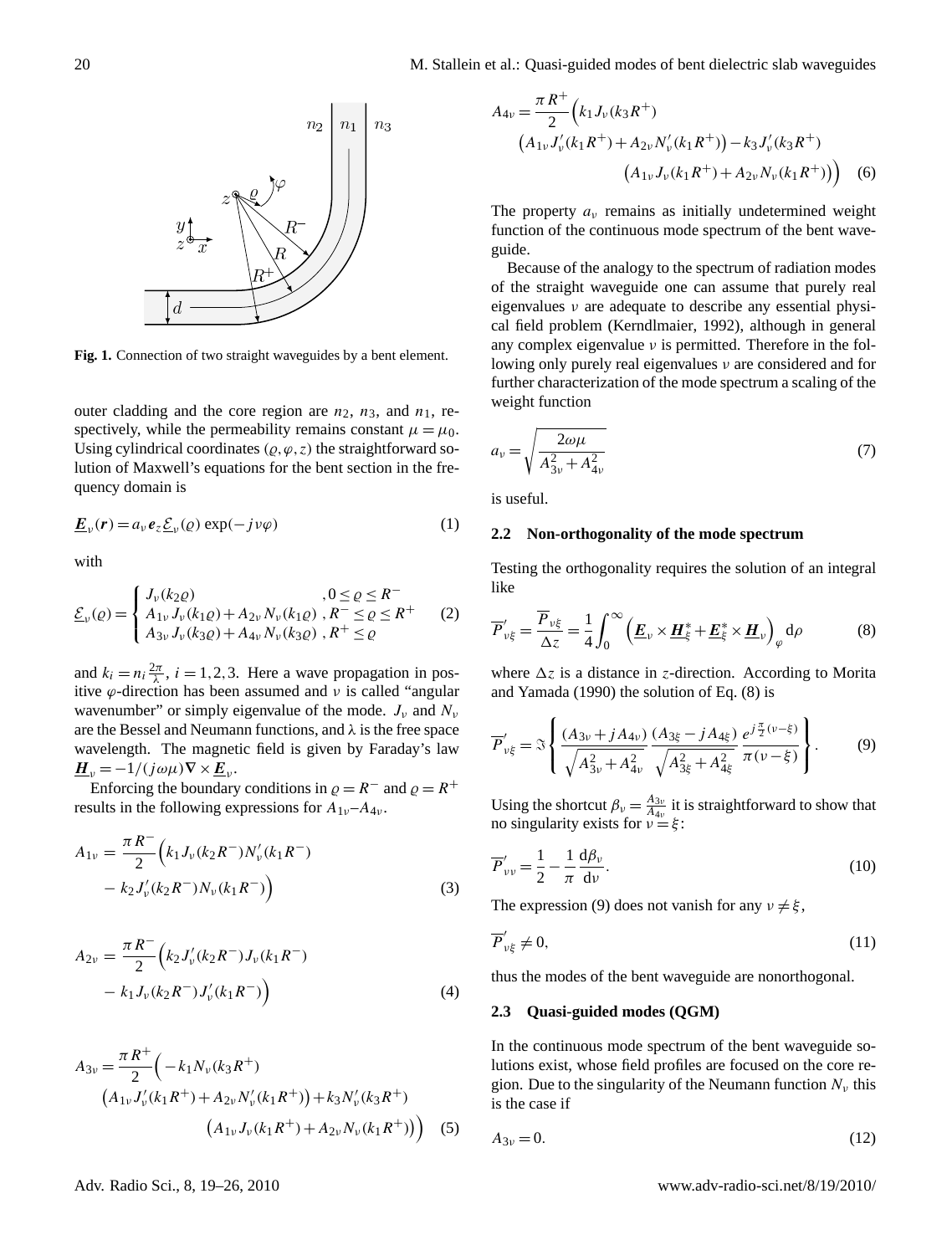If only quasi-guided modes are used in Eq. [\(9\)](#page-1-2), the expression simplifies with  $\beta_{\nu} = \beta_{\xi} = 0$  to

$$
\overline{P}'_{\nu\xi} = \frac{\sin(\frac{\pi}{2}(\nu - \xi))}{\pi(\nu - \xi)} \quad \text{if} \quad \nu \neq \xi. \tag{13}
$$

As will be shown, in case of quasi-guided modes  $\frac{d\beta_v}{dv}$  is always a large negative quantity, thus

$$
\overline{P}_{\nu\nu}^{\prime}\gg\overline{P}_{\nu\xi}^{\prime}
$$
 (14)

is valid and the quasi-guided modes are considered as quasiorthogonal, though the complete mode spectrum is nonorthogonal.

#### <span id="page-2-5"></span>**2.4 Physical fields**

The modes of the bent waveguide are exited by the fields of a straight waveguide, see Fig. [1.](#page-1-0) If the fields at the end of the straight waveguide in  $\varphi = 0$  are given by  $\underline{\mathcal{E}}$  and  $\underline{\mathcal{H}}$ , then the overlap with the bent waveguide modes results in an integral equation of the form

<span id="page-2-0"></span>
$$
I_{\xi} = \int_{\nu} a_{\nu} \overline{P}_{\nu \xi}^{\prime} d\nu \tag{15}
$$

with

$$
I_{\xi} = \frac{1}{4} \int_0^{\infty} \left( \underline{\mathcal{E}} \times \underline{\mathbf{H}}_{\xi}^* + \underline{\mathbf{E}}_{\xi}^* \times \underline{\mathbf{H}} \right)_{\varphi} d\rho. \tag{16}
$$

Equation [\(15\)](#page-2-0) is a Fredholm integral equation of the first kind, that is even numerically difficult to solve.

For the connection of straight and bent waveguides it is expected that primarily the codomain for  $\nu$  next to the eigenvalues  $v_0$  of the quasi-guided modes is excited. Thus a linearization of  $\beta_v = \frac{\bar{A}_{3v}}{\bar{A}_{4v}}$  $\frac{A_{3\nu}}{A_{4\nu}}$  around the eigenvalue  $\nu_0$  of a quasi-guided mode is possible

$$
\bar{\beta}_v = -k\,\bar{v} \text{ with } \bar{v} = v - v_0 \text{ and } -k = \frac{\mathrm{d}\beta_v}{\mathrm{d}v}\Big|_{v_0}.\tag{17}
$$

The quantity  $k$  is always positive. Now Eq. [\(9\)](#page-1-2) becomes

$$
\overline{P}'_{\nu\xi} = \frac{1}{\pi} \left( \frac{k}{\sqrt{(1 + k^2 \bar{\nu}^2)(1 + k^2 \bar{\xi}^2)}} \cos(\frac{\pi}{2} (\bar{\nu} - \bar{\xi})) + \frac{1 + k^2 \bar{\nu}\bar{\xi}}{\sqrt{(1 + k^2 \bar{\nu}^2)(1 + k^2 \bar{\xi}^2)}} \frac{\sin(\frac{\pi}{2} (\bar{\nu} - \bar{\xi}))}{\bar{\nu} - \bar{\xi}} \right). (18)
$$

If the kernel [\(18\)](#page-2-1) is used in the integral equation [\(15\)](#page-2-0), then the It the kernel (18) is used in the integral equation (15), then the square root of a Lorentz distribution) is an eigensolution of the integral equation

$$
\int_{\nu} \frac{1}{\sqrt{1 + k^2 \bar{\nu}^2}} \overline{P}'_{\nu\xi} d\nu = \frac{1}{\sqrt{1 + k^2 \bar{\xi}^2}}.
$$
\n(19)

This can be checked by means of the residue theorem.

www.adv-radio-sci.net/8/19/2010/ Adv. Radio Sci., 8, 19[–26,](#page-0-1) 2010

Now let us assume the fields in the bent waveguide are Now let us assume the helds in the bent waveguide are defined by a weight function of the form of a  $\sqrt{\text{Lorentz}}$ distribution, thus

<span id="page-2-2"></span>
$$
\underline{E}(\varrho, \varphi) = \int_{\nu} a_{\nu} e_{z} \underline{\mathcal{E}}_{\nu}(\varrho) \exp(-j \nu \varphi) d\nu
$$
  
with 
$$
a_{\nu} = \frac{1}{\sqrt{1 + k^2 \bar{\nu}^2}}.
$$
 (20)

<span id="page-2-6"></span>When the wave travels through the bent waveguide the shape of the field profile will undergo deformation. As a measure for the deformation after the wave has passed an arbitrary angle  $\varphi$ , the following integral will calculate the overlap with the fields in the plane  $\varphi = 0$ 

$$
B(\varphi) = \frac{1}{4} \int_0^\infty \left( \underline{E}(\varrho, 0) \times \underline{H}^*(\varrho, \varphi) + \underline{E}^*(\varrho, \varphi) \times \underline{H}(\varrho, 0) \right)_{\varphi} d\rho.
$$
 (21)

Using Eqs.  $(20)$ ,  $(8)$  and  $(19)$  it follows

$$
B(\varphi) = \int_{\xi} \frac{1}{1 + k^2 \bar{\xi}^2} \exp(j\xi\varphi) d\xi.
$$
 (22)

If the integration interval can be extended from the real axis to the closed contour of the upper half plane, it is possible to find a solution by means of the residue theorem. The normalized result is

$$
\frac{B(\varphi)}{B(0)} = \frac{1}{\pi k} \oint_{\text{upper}} \frac{\exp(j\xi\varphi)}{(\bar{\xi} - j/k)(\bar{\xi} + j/k)} d\xi = \exp(-\varphi/k).
$$
\n(23)

Therefore, as long as  $k \gg \varphi$ , the field profile defined Therefore, as long as  $k \gg \varphi$ , the field profile defined<br>by a  $\sqrt{\text{Lorentz}}$ -distribution propagates almost undistorted through the waveguide.

#### **2.5 Relation to the Leaky Mode Ansatz (LMA)**

<span id="page-2-4"></span>With

$$
A_{3\nu} = jA_{4\nu} \tag{24}
$$

the field description in  $\rho > R^+$  can be written in terms of Hankel functions

<span id="page-2-1"></span>
$$
A_{3\nu} J_{\nu}(k_{3}\varrho) + A_{4\nu} N_{\nu}(k_{3}\varrho) = j A_{4\nu} H_{\nu}^{(2)}.
$$
 (25)

<span id="page-2-3"></span>This is the so called Leaky Mode Ansatz (LMA) and Eq. [\(24\)](#page-2-4) is the associated eigenvalue equation. The Solutions  $v_l$  of Eq. [\(24\)](#page-2-4) are always complex valued with  $\Re\{v_l\} \neq 0$  and  $\Im\{v_l\} \neq 0$ . Hence the real part of the Poynting vector of a leaky mode has a component in  $\rho$ -direction.

If  $-1/k$  is taken as imaginary part of the eigenvalue  $v_0$  of the quasi-guided mode, then this constructed eigenvalue can be checked against the eigenvalues of the leaky mode ansatz.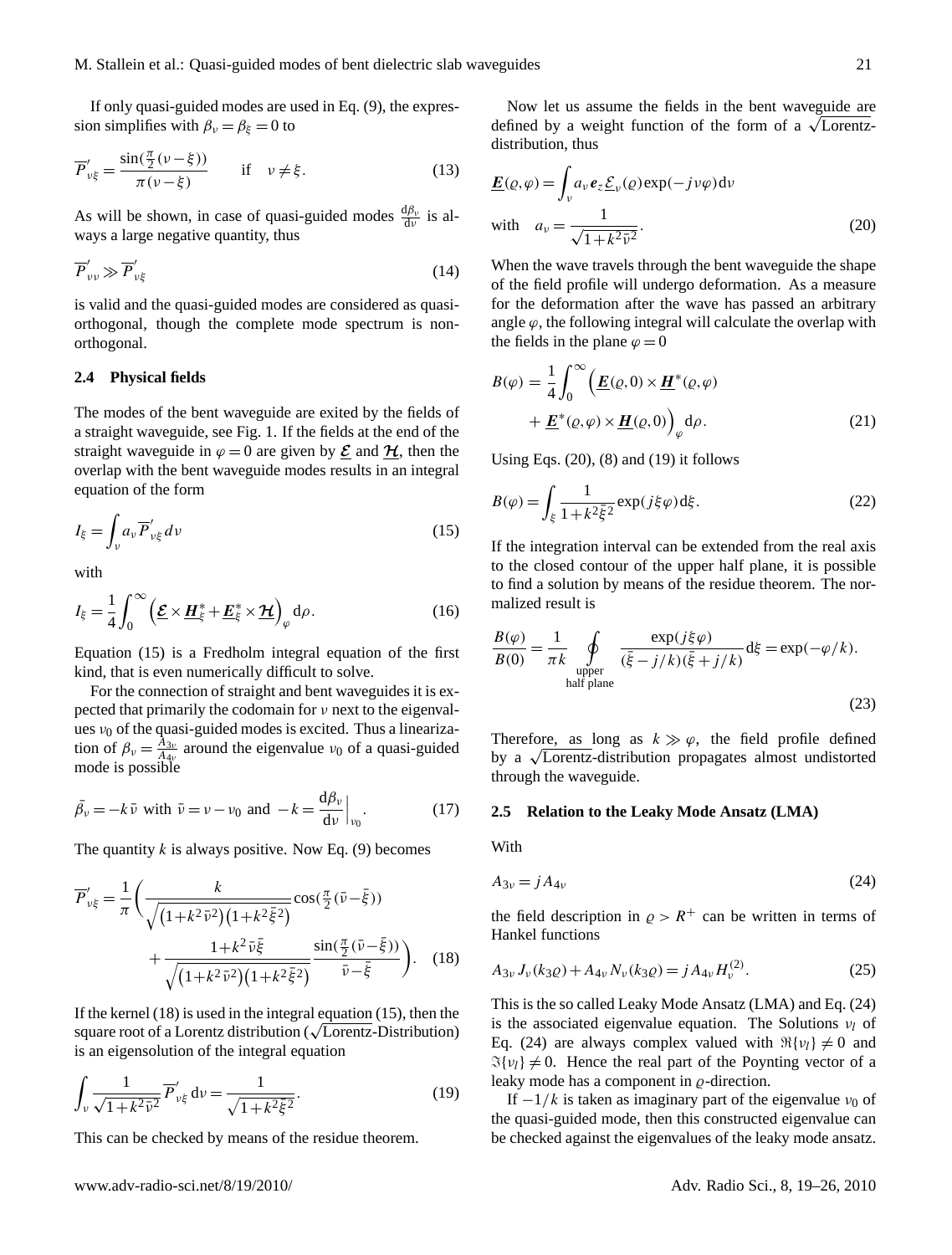<span id="page-3-1"></span>**Table 1.** Eigenvalues and attenuation constants of quasi-guided modes ( $v_0$  and  $-1/k$ ) and leaky modes ( $\Re\{v_l\}$  and  $\Im\{v_l\}$ ). Parameters:  $n_1 = 1.57$ ,  $n_2 = n_3 = 1.55$ ,  $d = 10 \mu m$ ,  $R = 3 \text{mm}$  and  $\lambda = 850$ nm.

|                             | $\mathfrak{R}{\{\nu\}}$ |          | $\Im\{\nu\}$ |             |
|-----------------------------|-------------------------|----------|--------------|-------------|
| Mode                        | OGM                     | LMA      | <b>OGM</b>   | LMA         |
| 1                           | 34820.05                | 34820.05 | $-6.199e-34$ |             |
| $\mathcal{D}_{\mathcal{L}}$ | 34772.80                | 34772.80 | $-6.427e-28$ |             |
| 3                           | 34720.68                | 34720.68 | $-1.284e-21$ |             |
| 4                           | 34650.55                | 34650.55 | $-4.565e-14$ |             |
| 5                           | 34561.82                | 34561.82 | $-2.961e-6$  | $-2.957e-6$ |
| 6                           | 34460.38                | 34460.58 | $-1.308$     | $-1.263$    |

Table [1](#page-3-1) shows the results for a waveguide with six guided modes in case of the straight waveguide, and also six quasiguided modes in case of the bent-waveguide. Except for the last mode the real parts agree within seven (or more) digits. The real parts of the sixth mode differ slightly but now the attenuation constants, the imaginary parts of the eigenvalues, already take large (negative) values, thus the mode suffers strong attenuation. The absolute value  $|1/k|$  is always a little larger then  $|\Im\{\nu_l\}|$ . But anyway, for the first four modes the absolute values are very small and can be neglected in case of waveguide bends of 90◦ or less. Effectively the quantity  $|\Im\{v_l\}|$  is too small to be determined by conventional root solvers and double precision accuracy, e.g. secant methods.

The results of Table [1](#page-3-1) are typical and similar conclusions hold for waveguides with a larger number of guided modes. There is always a specific number of modes in dependency on the radius  $R$ , whose attenuation constant is negligible. Only a few modes remain with  $-1/k$  in a significant range and all other modes can be disregarded at all, because the attenuation is to high. The differences in the eigenvalues of the quasi-guided modes and the leaky modes are always very small. Since the theory of quasi-guided modes owns a real valued eigenvalue equation [\(12\)](#page-1-3), it is preferable, because the leaky modes afford the solution of a complex valued Eq. [\(24\)](#page-2-4).

Finally Fig. [2](#page-3-2) shows the electric field profile of the fifth and sixth mode of the quasi-guided mode approach, the real and imaginary part of the leaky mode ansatz, and the related profile of the mode of the straight waveguide. All fields are normalized with respect to the power flow in  $\varphi$ -direction. For the fifth mode both bent waveguide solutions approximately coincide and the overlap with the mode of the straight waveguide is high. In case of the sixth mode the leaky mode ansatz exhibits an apparent imaginary part. Obviously this mode cannot be regarded as quasi-guided because the oscillations in the outer cladding region  $R^+ < \varrho$  are oversized. Anyway, according to Table [1](#page-3-1) the attenuation constant of this mode is very high.



<span id="page-3-2"></span>**Fig. 2.** Comparison of the electric field profile of the fifth and sixth mode of the quasi-guided mode approach (QGM), real and imaginary part of the leaky mode ansatz (LMA  $\Re$  and LMA  $\Im$ ), and the related profile of the mode of the straight waveguide (Straight). The waveguide core region is highlighted. Parameters like in Table [1.](#page-3-1)

## <span id="page-3-0"></span>**3 Calculations on the basis of quasi-guided modes**

## **3.1 Further properties of quasi-guided modes**

In Sect. [2.4](#page-2-5) the  $\sqrt{\text{Lorentz}}$ -distribution has been introduced as a physical solution for the weight function  $a<sub>v</sub>$ . Because k is a large quantity and  $2/k$  is the half width of the Lorentzdistribution, the half width of the first five modes in Table [1](#page-3-1) is negligible compared to the distance between the eigenvalues. Even for the sixth mode the distribution concentrates around the quasi eigenvalue. This behavior has been observed for various different waveguide parameters, i.e. different core thicknesses  $d$  and radii of curvature  $R$ . Therefore it is lethicknesses *d* and radii of curvature *R*. Therefore it is legitimate to state that the width of the  $\sqrt{\text{Lorentz}}$ -distribution is infinitesimal small, thus replace it by a Dirac-distribution δ. Then for a multimode waveguide  $a<sub>ν</sub>$  becomes

$$
a_{\nu} \approx \sum_{n} C_n \exp(-\alpha_n \varphi) \delta(\nu - \nu_n). \tag{26}
$$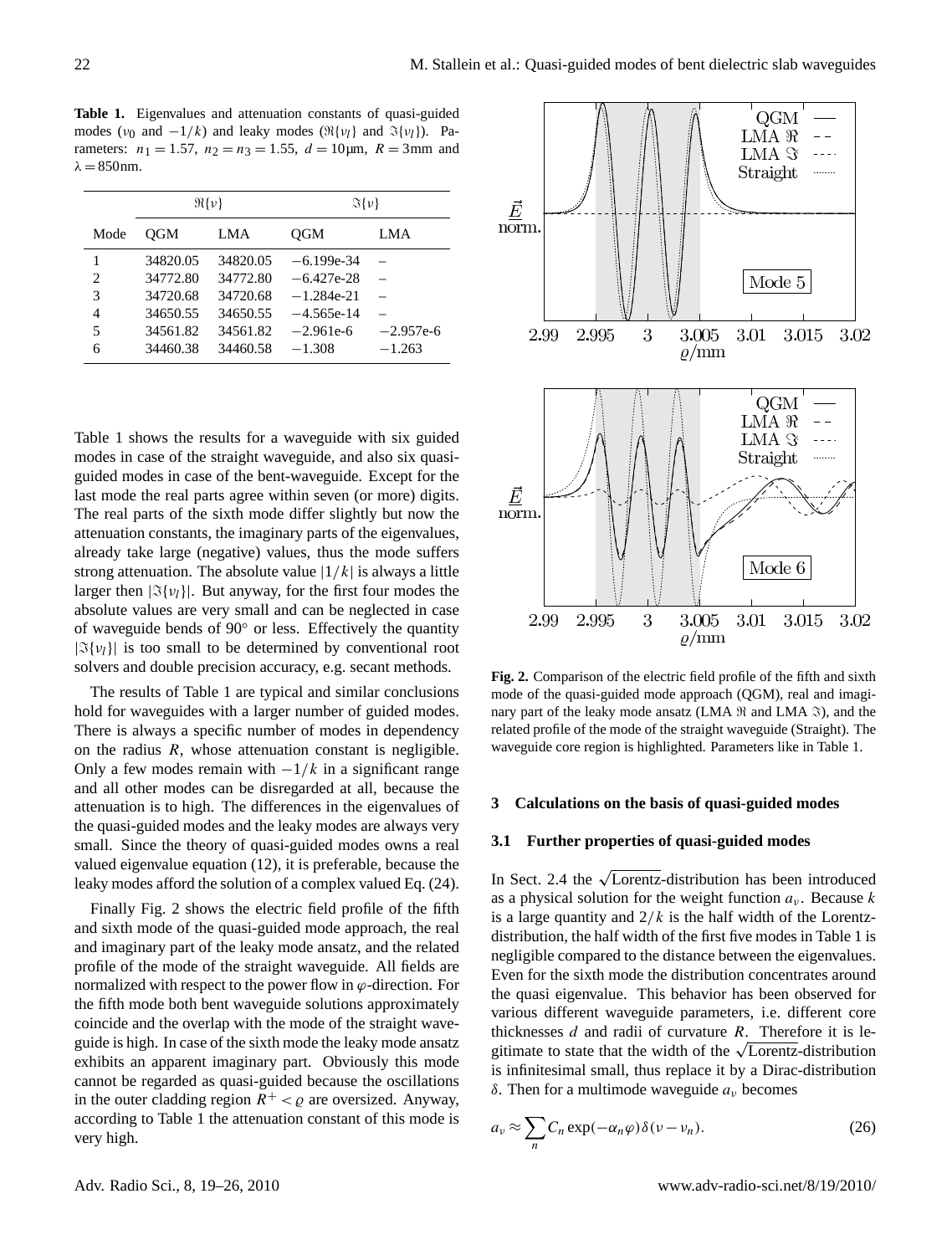Here  $C_n$  is the amplitude,  $\nu_n$  the eigenvalue, and  $\alpha_n = 1/k_n$ the attenuation constant of a quasi guided mode. Furthermore the electric field is expressed by

$$
\underline{E}(\varrho,\varphi) = \int_{\nu} a_{\nu} \underline{\mathcal{E}}_{\nu}(\varrho) \exp(-j \nu \varphi) d\nu
$$
  
= 
$$
\sum_{n} C_{n} \underline{\mathcal{E}}_{n}(\varrho) \exp(-j(\nu_{n} - j \alpha_{n}) \varphi).
$$
 (27)

As will be shown later, this is quite a good approximation whenever the waveguide bend is free of loss due to radiation.

The connection of the eigenvalues of the straight and the bent waveguide becomes obvious if the propagation terms are compared:

$$
\exp(-jk_z z) \approx \exp(-jk_z R\varphi) \quad \Rightarrow \quad \nu \approx k_z R. \tag{28}
$$

Here  $k_z$  is the eigenvalue of the straight waveguide. For small radii this relation is just a guesstimate, but it is useful for the definition of a search interval. Based on the well know solution interval of the straight waveguide it follows

$$
k_0 n_2 < k_z < k_0 n_1 \quad \Rightarrow \quad k_0 n_2 R^- < \nu < k_0 n_1 R^+ \tag{29}
$$

However, the eigenvalue  $\nu$  of the fundamental mode might slightly exceed the upper boundary in Eq. [\(29\)](#page-4-1).

## <span id="page-4-5"></span>**3.2 Connection to straight multimode waveguides**

If reflected waves can be neglected at the transition from the straight to the bent waveguide only the transverse components of the electric or the magnetic fields must be matched. Thus if the fields in the bent waveguide are given by Eq. [\(27\)](#page-4-2), then the amplitudes of the quasi-guided modes are

$$
C_n^{(b)} \approx \frac{1}{2\overline{P}_{nn}^{'(b)}} \int_0^\infty \left( \sum_\mu C_\mu^{(l)} \underline{\mathcal{E}}_{t\mu}^{(l)} \right) \times \underline{\mathcal{H}}_{tn}^{(b)} \mathrm{d}\rho. \tag{30}
$$

The index  $(b)$  indicates the bent waveguide and  $(l)$  the straight waveguide. Furthermore the index  $\mu$  discerns the modes of the straight waveguide and  $t$  the transverse components of the fields. In Eq. [\(30\)](#page-4-3) the orthogonality relation [\(14\)](#page-2-6) has been applied. Accordingly  $\overline{P}_{nn}^{\prime (b)}$  is the normalized power of a quasi-guided mode.

An analog expression to Eq. [\(30\)](#page-4-3) holds for the second transition after passing through a bent segment defined by the angle  $\varphi_0$ :

$$
C_{\mu}^{(r)} \approx \frac{1}{2\overline{P}_{\mu}^{'(r)}}
$$

$$
\int_0^\infty \left( \sum_n C_n^{(b)} \exp\left(-j(\nu_n - j\alpha_n)\varphi_0\right) \underline{\mathcal{E}}_{tn} \right) \times \underline{\mathcal{H}}_{t\mu}^{(r)} d\rho. \quad (31)
$$

Here the index  $(r)$  indicates the second straight waveguide which follows the bent waveguide.

<span id="page-4-2"></span>As mentioned before, the calculation rules [\(30\)](#page-4-3) and [\(31\)](#page-4-4) are good approximations for small radiation loss. It is obvious that radiated fields cannot be expressed just in terms of quasi-guided modes. In this case the full mode spectrum of the bent waveguide must be regarded and an integral equation like Eq. [\(15\)](#page-2-0) has to be solved. But often the exact solution for the radiated fields is not a matter of particular interest. The primary parameter of a transmitting channel is the outgoing power flow. If the angle  $\varphi_0$  of the bent waveguide is sufficiently large, so that all radiating fields are emitted and just the quasi-guided modes contribute to the fields in the endface of the bent waveguide, then Eqs. [\(30\)](#page-4-3) and [\(31\)](#page-4-4) are still capable to calculate the outgoing power flow. In the following this approach is referred to as QGM-Method.

## <span id="page-4-0"></span>**4 Numerical validation**

<span id="page-4-1"></span>Quasi-guided modes are exact solutions of Maxwell's equations, but they are certainly not a complete set of modes. Whether they are suited to model the power flow like proposed in Sect. [3.2](#page-4-5) should be tested by comparison with a numerical simulation. This simulation has been done with CST MICROWAVE STUDIO® (MWS2009), i.e. the Finite Integration Technique. Because the wavelength  $\lambda = 1.55 \,\text{\mu m}$ is very small compared to the 90◦ bent waveguide trajectory, the radius R is decreased to  $R = 250 \,\text{µm}$  and  $R = 125 \,\text{µm}$  respectively, in order to reduce the memory requirements. Furthermore no straight waveguides have been considered explicitly, although the field in  $\varphi = 0$  is defined by the fundamental mode of a straight waveguide. The thickness of the core is  $d = 125 \,\text{\mu m}$  and the refractive indices are  $n_1 = 1.1$  and  $n_2 = n_3 = 1.0$ . For the numerical simulation a discretization with 20 lines per wavelength leads to approximately 60 millions of unknowns. Finally open boundaries have been applied to produce the results for  $R = 250 \,\text{\mu m}$  presented on the left side in Fig. [3.](#page-5-0)

<span id="page-4-3"></span>Depicted is the magnitude of the electric field within the  $\rho$ - $\varphi$ -plane. As is it shown with  $R = 250 \,\mathrm{\mu m}$  there is no radiation loss, i.e. there is almost no power flow in radial direction in  $R^+ < \varrho$ . And as supposed there are only minor differences in the results of the QGM-Method. The graphs on the right in Fig. [3](#page-5-0) show the the fields in the input plane  $\varphi = 0$  and in the output-plane  $\varphi = \pi/2$ , respectively, before and after the expansions [\(30\)](#page-4-3) and [\(31\)](#page-4-4), denoted by the indices  $-/+$  in the keys. For the interpretation it is important to know, that 10 quasi guided modes with  $k < 5$  exist in the bent waveguide, compared to 12 guided modes in the straight waveguide. The results demonstrate that the boundary conditions in  $\varphi = 0$  and  $\varphi = \pi/2$  are approximately fulfilled. Furthermore there is good agreement between the results of QGM-Method and the numerical simulation in  $\varphi = \pi/2$ .

<span id="page-4-4"></span>Figure [4](#page-5-1) shows the corresponding results for  $R = 125 \,\text{\mu m}$ . Due to the reduced radius of the bent waveguide and since only the fundamental mode of a straight waveguide is excited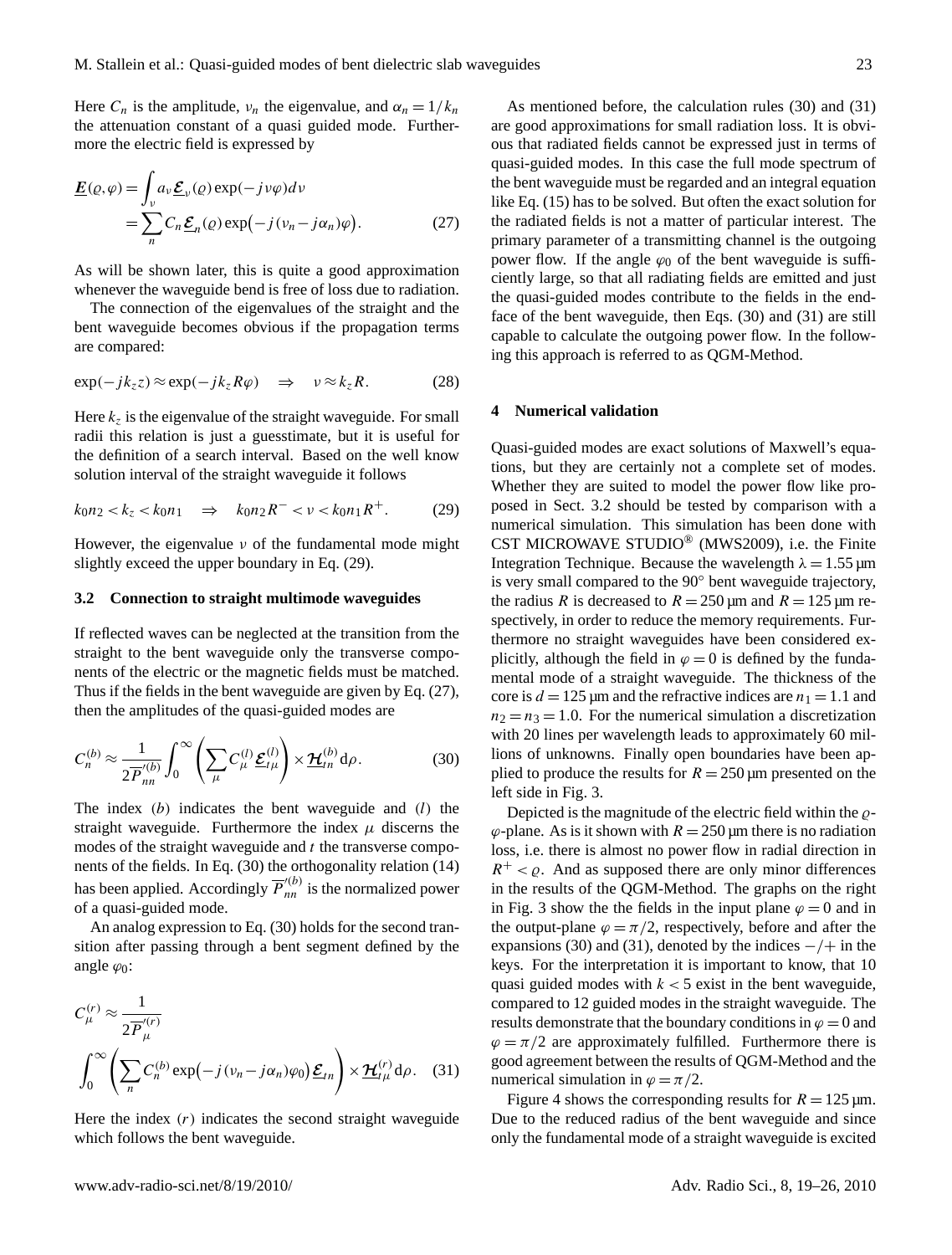

<span id="page-5-0"></span>**Fig. 3.** Left side: Magnitude of the electric field in the  $\varrho-\varphi$ -plane simulated by CST MICROWAVE STUDIO<sup>®</sup>. Right side: Magnitude of the electric field in the port planes  $\varphi = 0$  and  $\varphi = \pi/2$  simulated by the QGM-method. The indices  $-/+$  in the keys denote whether the fields are calculated before or after the expansions [\(30\)](#page-4-3) and [\(31\)](#page-4-4) and the key CST denotes the results of the numerical simulation. The waveguide core region is highlighted.





<span id="page-5-1"></span>**Fig. 4.** See caption of Fig. [3,](#page-5-0) but  $R = 125 \,\text{\mu m}$ .

in  $\varphi = 0$ , mainly at two position in the planes  $\varphi \approx 30^{\circ}$  and  $\varphi \approx 80^{\circ}$  the power radiates in form of a beam. Overall about 50% of the power coupled into the waveguide is radiated away from the core region.

As mentioned before, radiated fields cannot be expressed in terms of quasi-guided modes. Thus the QGM-Method

fails especially for small angles  $\varphi$  and consequently the boundary conditions in  $\varphi = 0$  are not satisfied. It should be noted that for  $R = 125 \mu m$  only 6 quasi-guided modes with  $k < 5$  remain. At the second transition, after passing the bent waveguide section of 90°, one can observe a clearly larger overlap between the different field solutions in the interface.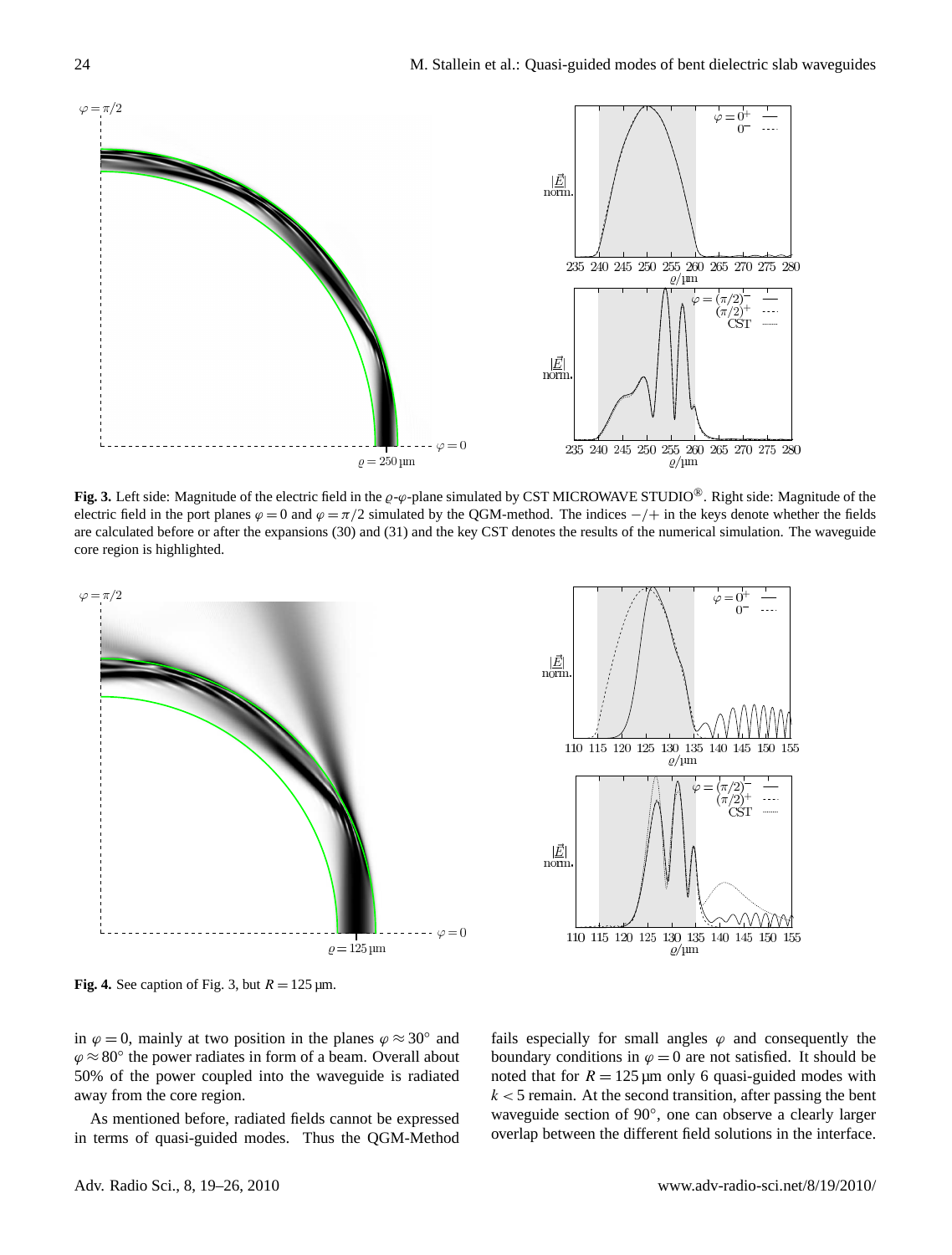

<span id="page-6-1"></span>**Fig. 5.** Comparison of the transmission scattering parameters for the simulation with  $R = 250 \,\text{\mu m}$  (Fig. [3\)](#page-5-0). The graphs show the coupling from the fundamental mode of the incoming waveguide to the first four modes of the outgoing waveguide.

That is, within the QGM-method the boundary conditions in the core region are approximately fulfilled and the overlap with the numerical solution is large. Obvious differences just remain in the outer cladding region. However, it is expected that these parts are radiated away if the wave propagates a distance within the straight waveguide, because fields in  $R^+ < \varrho$  cannot significantly excite guided modes of the straight waveguide. Therefore the presented results for  $R = 125 \,\text{µm}$  are a further indication for the validity of the QGM-Method.

In addition scattering parameters have been generated from the fields in the port planes, which again show good agreement between the QGM-method and the numerical simulation. Figure [5](#page-6-1) shows the results of the simulation with  $R = 250 \,\text{\mu m}$  for the first four modes of the outgoing waveguide, when in the incoming waveguide only the fundamental mode is excited. Similar agreement holds for the remaining eight modes of the straight waveguide.

### <span id="page-6-0"></span>**5 Bending loss of multimode waveguides**

The QGM-method presented in Sect. [3.2](#page-4-5) is an efficient approach to calculate the radiation loss of a circular bended connection of two straight slab waveguides, cf. Fig. [1.](#page-1-0) In the following some exemplary simulation results for different sets of parameters will be presented. The modes of the incoming straight waveguide are excited by a Gaussian beam with a beam width  $b = 2r_b$  and an asymptotic angle of divergence of  $\Theta_{a0} = 5^{\circ}$ , see Fig. [6](#page-6-2) [\(Stallein et al.,](#page-7-7) [2004;](#page-7-7) [Stallein,](#page-7-8) [2008\)](#page-7-8).

In dependency on the angle of incidence of the beam axis  $\vartheta$ , different excitations of the mode spectrum result and different bending loss is expected. The bending loss  $\overline{P}_A$  is defined as the ratio of the power in the guided modes of the outgoing and the incoming straight waveguide, thus the length



<span id="page-6-2"></span>**Fig. 6.** Coupling conditions in the front face of the incoming straight waveguide.

of the outgoing waveguide is arbitrary. For the results in Fig. [5](#page-6-2) the length of the incoming waveguide  $z_p$  tends to zero and in Fig. [5](#page-6-2) some special values  $z_p$  have been used. Further parameters are the ratio of core thickness and beam width  $d/b = 1.5$ , the wavelength  $\lambda = 850$  nm, and the refractive indices  $n_1 = 1.57$  and  $n_2 = n_3 = 1.55$ .

Figure [7](#page-7-9) shows results for the bending loss  $\overline{P}_A$  in dependency on the radius R for a 90 $\degree$  bend. In Fig. [5](#page-6-2) various angles of incidence of the Gaussian beam  $\vartheta$  have been considered, while the core thickness is constant  $d = 75 \,\text{\ensuremath{\mu}m}$ . It becomes clear that the bending loss usually increases if the coupling conditions are not ideal, i.e.  $|\vartheta| > 0^\circ$ . An exception is the case of a small rotation of the beam axis against the direction of the bend, which is the negative  $\varphi$ -direction.

Finally Fig. [5](#page-6-2) shows some effects of multimode interference. The core thickness is once again  $d = 75 \,\text{\ensuremath{\mu}m}$ . Because of the symmetrical stimulation with  $\vartheta = 0^{\circ}$ , the field pattern within the incoming straight waveguide has some distinctive local maxima [\(Soldano and Pennings,](#page-7-10) [1995\)](#page-7-10). If the length  $z_p$  is chosen such that one, two, or three maxima exist at the end of the incoming waveguide, then the dependency of the bending loss on the radius  $R$  is in the form of steps.

### **6 Conclusions**

The theory of quasi-guided modes (QGM) is an important element in the modeling of dielectric bent waveguides. Compared with the well know leaky mode ansatz it is advantageous, because the eigenvalue equation is real valued. Nevertheless the deviations are small, e.g. all results of Sect. [5](#page-6-0) can also be generated by means of leaky modes. The analytic calculation with a limited and discrete set of modes is time-efficient in contrast to a numerical simulation, because the optical wavelength is very small compared with the length of the waveguide trajectory. For the purpose of validation a comparison with the results of CST MICROWAVE